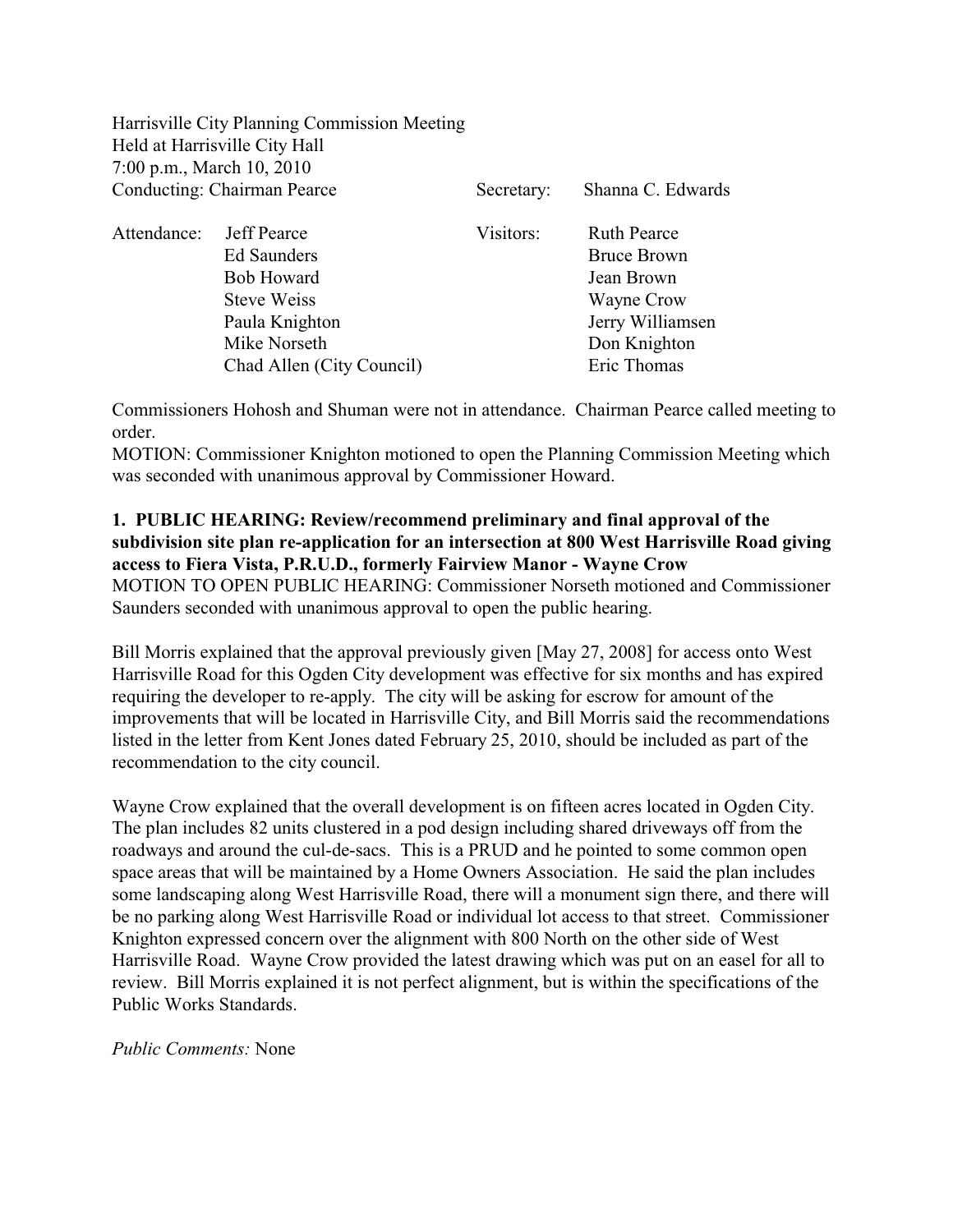MOTION TO CLOSE PUBLIC HEARING: Commissioner Saunders motioned and Commissioner Norseth seconded with unanimous approval to close the public hearing.

DISCUSSION: Commissioner Norseth inquired about the power pole. Mr. Crow explained that access radius will wrap around the power pole which will remain in place, but the guy wire will have to be relocated. Commissioner Howard mentioned there is only one access for 82 houses. Mr. Crow provided a drawing of the development. He said the homes will be located ten feet from the road, consist of three stories including a basement, they will have porches, and they will share common driveways, each will have an attached two-car garage, and they will be fully landscaped. He pointed to an emergency pull away gate into the fairgrounds by the Animal shelter and also an emergency pull away gate into the property to the west. He said that should the opportunity arise, Ogden City will push for possible future connectivity to the property to the west with the street stubbed to that property. He said there was a traffic issue a year or so ago, and traffic flow was all taken into consideration at that time with the intersection proposed.

MOTION: Commissioner Norseth motion to recommend to the city council preliminary and final approval for the subdivision site plan re-application for an intersection at 800 West Harrisville Road giving access to Fiera Vista PRUD (formerly Fairview Manor) with compliance to the general comments in Kent Jones' letter of February 25, 2010, which includes that the city will be require escrow for amount of the improvements that will be located in Harrisville City. The motion was seconded by Commissioner Howard.

VOTE: Commissioners Norseth, Howard, Knighton, Saunders voting aye, Chairman Pearce voted nay.

### **2. PUBLIC HEARING: Review/recommend preliminary and final approval of the subdivision site plan re-application for Thoroughbred Meadows located between 1000 North and Larsen Lane at approximately 150 east - Eric Thomas**

MOTION TO OPEN PUBLIC HEARING: Commissioner Saunders motioned and Commissioner Howard seconded with unanimous approval to open the public hearing.

Bill Morris explained the previous developer went out and Regency Development took it over. Regency went through the approval process but the approval expired as they were getting ready to put up escrow. Bill Morris mentioned three additional concerns in addition to those items in Kent Jones' letter of February 25, 2010. (1) Secondary water system to Bruce Brown and two other property owners. (2) Lot 9R with the turn around should indicate that it has a restriction for no building on that lot until the road goes through. (3) The signage within the subdivision should follow the Federal Manual on Uniform Traffic Control Devices, MUTCD. Eric Thomas reported that they are still planning on getting secondary water to Bruce Brown and two neighbors. They will be installing that possibly next week at the same time they pipe the Costley ditch.

#### *Public Comment:*

Bruce Brown: He said that he is glad the secondary water will be put in soon. He said that the storm drain access easement (along his driveway) is different on the plat from what shows on the plan he was given. He wanted to be sure paving included the whole driveway and does not leave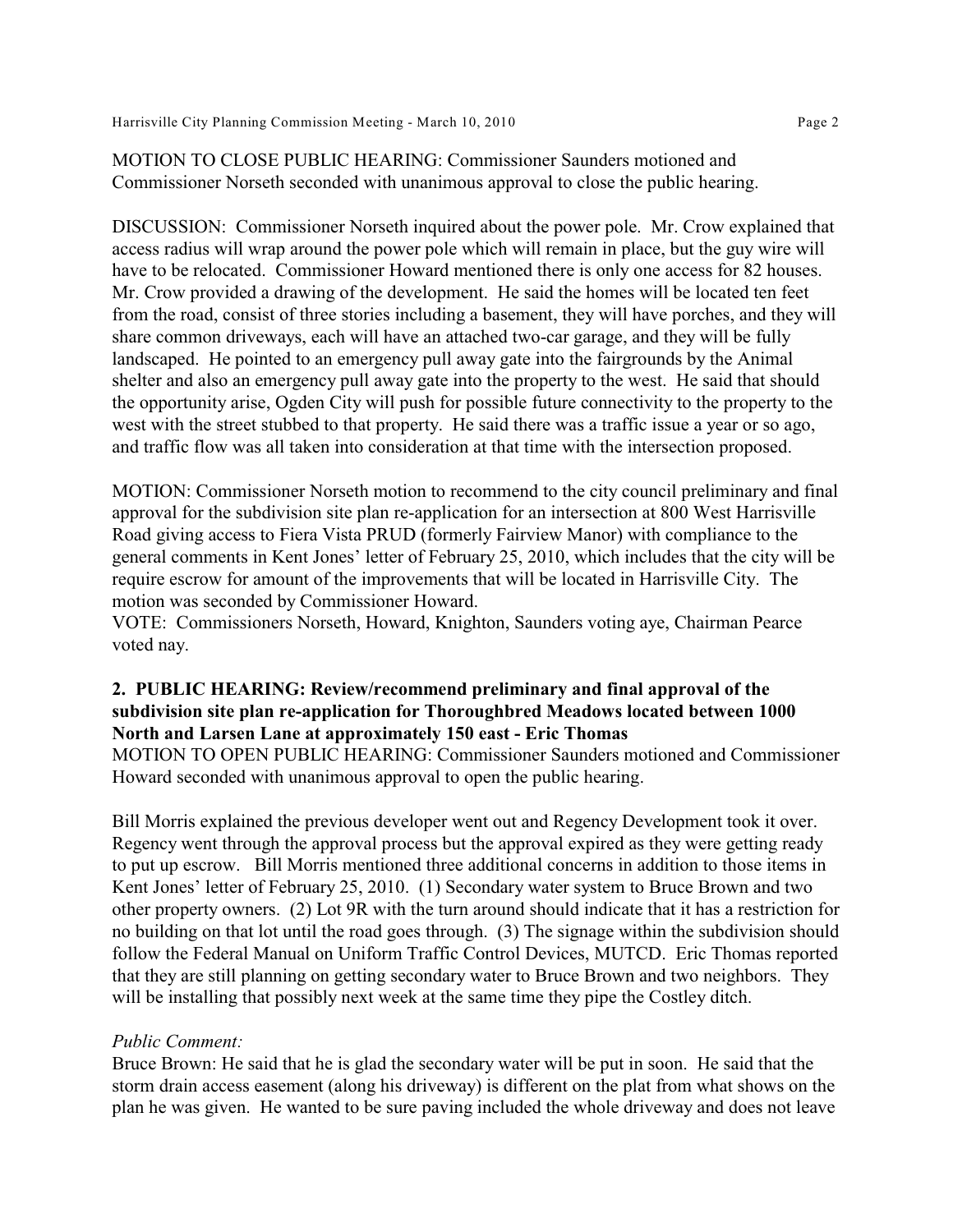him with an unpaved strip. Eric Thomas said they are planning on asphalting the whole driveway. Bruce reminded the developer that he wants to maintain the previous irrigation ditch along the back of the properties as an additional protection against storm water run off. It is a fourteen-inch pipe that would connect onto the basin on Parcel A and catch any water coming off the property. Bruce Brown also called attention to some storm water pipes near Larsen Lane that have collapsed. Eric Thomas said that will be taken care of as they complete the storm drain.

MOTION: Commissioner Saunders motioned and Commissioner Howard seconded with unanimous approval to close the public hearing.

DISCUSSION: Commissioner Norseth asked if there are any substantial changes to this plan since the last approval. Bill Morris said it is the same, but he mentioned the three additional items he listed above, and the additional storm drain Bruce Brown mentioned Chairman Pearce asked about the storm drain on Butters property. Eric Thomas explained that the storm drain ties into the storm drain box in front of Butters' property. That is part of the pipe Bruce Brown reported is cracked.

Commissioner Norseth said he favors preventing commercial trucks from the property to the west accessing the subdivision at the stub onto Berkley Street in the subdivision. He would like to see Item 3 of Kent Jones' letter concerning the legality of the recommended protection strip to prevent access onto that street be resolved before it goes to the city council. The developer was willing to adjust the plan if necessary based on review by Bill Morris. Commissioners pointed out two apparent conflicting ordinances relating to protection strips and access from potential commercial/manufacturing uses onto a residential subdivision street. Bill Morris stated that when there are two conflicting laws, the stricter governs and the stricter ordinance states there can be no access. Bill suggested as a resolution, to defer to the holding strip limitation and include it on the plat. Access will be prevented physically by a piece property not dedicated as public street with a barricade and sign on it indicating no access.

MOTION: Commissioner Norseth motioned to recommend preliminary and final approval of the subdivision site plan re-application for Thoroughbred Meadows subject to Kent Jones letter February 25, 2010; secondary water system to Bruce Brown and two other property owners; lot 9R with the turn around should include a restriction for no building on that lot until the road goes through; the signage within the subdivision should follow the Federal Manual on Uniform Traffic Control Devices, MUTCD; maintain the previous irrigation ditch along the back of properties owned by Bruce Brown and the two other owners as an additional protection against storm water run off; and as a resolution of conflicting law, a holding strip at the end of Berkley Street will be provided to prevent access from a potential commercial area. The motion was seconded by Commissioner Saunders. VOTE: Unanimous.

Bill reminded commissioners of the training on Friday, March 12, 2010, at the cabin. Ed Saunders, Bob Howard, Jeff Pearce, and Paula Knighton committed to attend.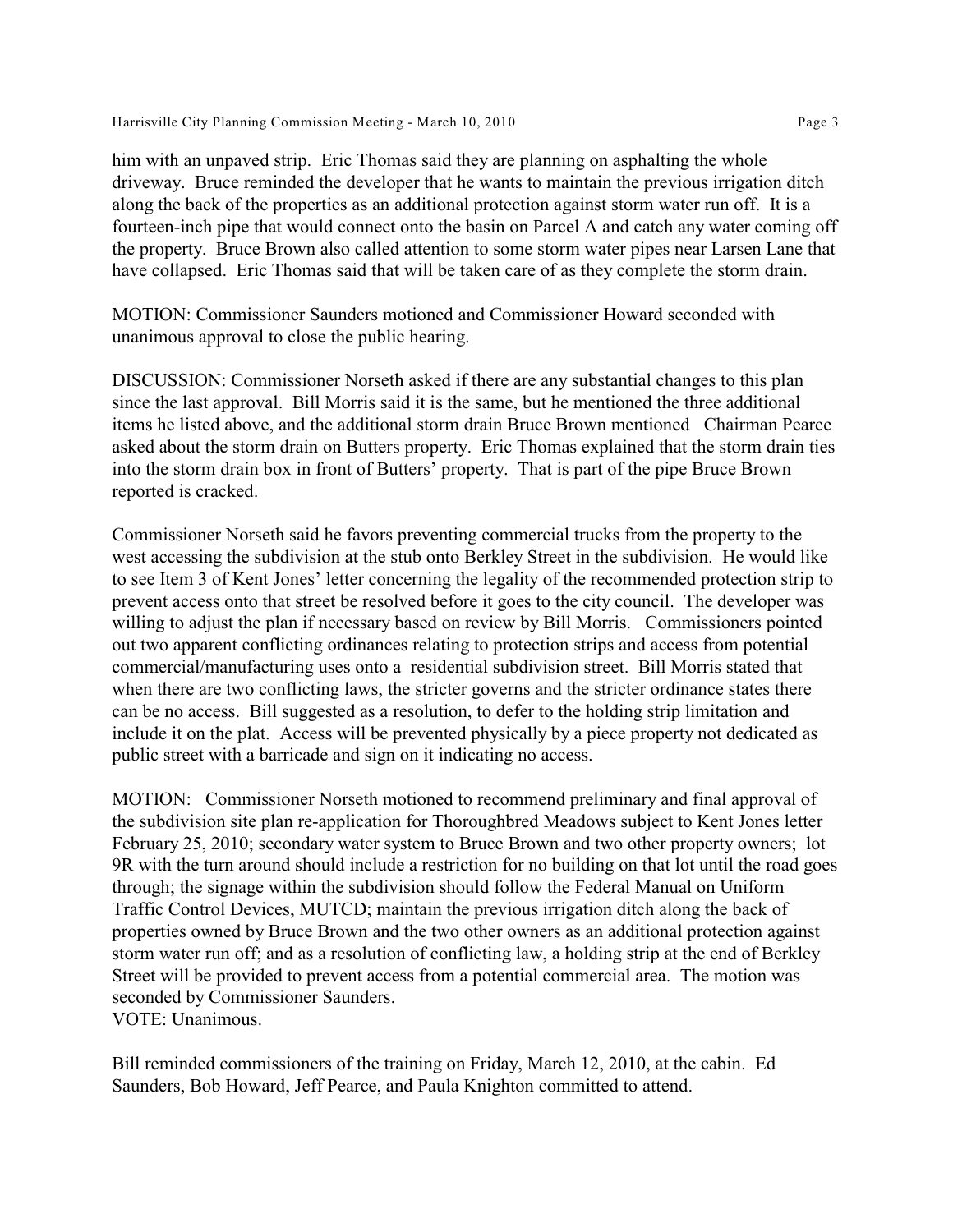## **3. Review amendment to the Land Use Ordinance by adopting Chapter 11.24 "Architecture, Landscaping, and Screening" - Bill Morris**

11.24.040 - Commissioners felt the requirement for architectural plan detail and elevations is excessive and agreed that "basic" elevation design would be acceptable.

11.24.050 - Commissioners commented that the city engineer must be aware of the requirement for soil improvement in park strips.

11.24.060 - Commissioner Knighton suggested changing 12 months to "first growing season" and 18 months to "second growing season" and include definitions in 11.24.020.

11.24-060 - Enforcement of paragraph "f" was questioned when it says "all property owners are encouraged to eradicate or control ....." Though this cannot be enforced, Bill Morris explained that this can be useful for educational purposes in the Community Forestry and Gardening Ordinance. Paragraph "h" only mentions fire hazards on non-agricultural property. Bill Morris explained that agricultural property has different state standards for declaring a nuisance that has to be proven to violate sound agricultural practices.

11.24.070 - Bill Morris explained the LEED component and commissioners agreed that they would like that to be included.

Bill Morris referred commissioners to chapter 11.13.040 for specific minimum caliper size details for initial planting.

11.24.080 - Commissioner Norseth suggested rewording paragraph 1 to read: "...may be planted in a parking strip or within four feet of a sidewalk." This would cover any park strip that may be more than four feet.

11.24.090 - Commissioner Knighton suggested adding "...unless violates corner visibility requirements" to paragraph 3a.

Enforcement of this proposed ordinance was discussed. Bill Morris pointed out that enforcement is in the Enforcement Chapter [11.26].

# **4. Review amending the Municipal Code by enacting Title 13 "Community Planning and Services" and adopting Chapter 13.06 "Establishing a Community forestry and Gardening Program"- Bill Morris**

Bill Morris pointed out that this is not a Land Use Ordinance. This ordinance is necessary to become certified as a Tree City USA. which is a goal of the city council to improve and beautify the city. Besides beatification, certification in the program has potential financial opportunities for funds and grants. The community forester and community gardener are volunteers appointed by the administration. The ordinance refers to the "community service director" which Chairman Pearce suggested this be changed to "public works director" to fit our city structure.

Commissioner Norseth felt this ordinance is too invasive if private property owners cannot remove a tree from their property without a permit. Bill Morris said the ordinance applies as well to commercial and is specific to trees so developers cannot take out the trees a short time after landscape approval. After further discussion, commissioners agreed to eliminate "a. Is more than twenty years old," and "b. Measures more than twenty-four (24) inches in circumference at four (4) feet above ground level." Striking a and b makes everything else in the proposed ordinance apply to public lands only, not private.